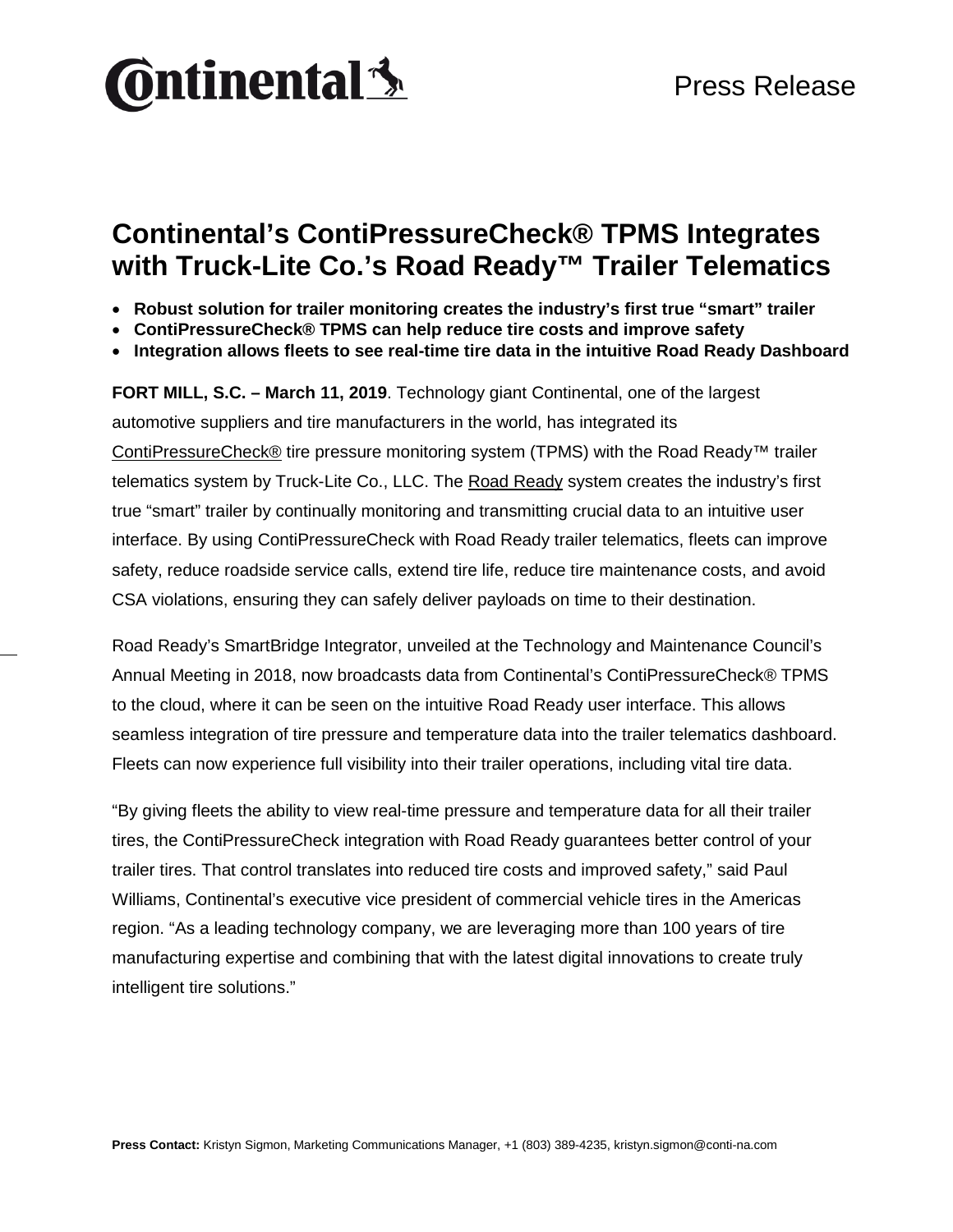# **Ontinental**<sup>1</sup>

Monitoring trailer tire pressure and temperature in real-time helps fleets improve safety, reduce costs, and increase uptime in multiple ways. Identifying and resolving tire issues immediately helps protect the tire from long-term damage, ensuring maximum mileage and improved retreadability. Continental's tire sensors can identify creeping air loss, one of the major causes of tire failure, before it would typically be noticed in a pre- or post-trip inspection, helping reduce tire-related breakdowns on the road. In addition, verifying proper tire inflation guarantees the highest possible fuel efficiency to save fuel costs. Tires are one of the top expenses for commercial fleets, and trailer tires are considered the most difficult to monitor; with ContiPressureCheck® and Road Ready, fleets can ensure maximum profitability with their Lowest Overall Driving Cost.

The ContiPressureCheck® system is designed for tire monitoring in real-time. Unlike many tire pressure monitoring system (TPMS) sensors that are wheel or valve-mounted, Continental's sensor is mounted on the inner liner of the tire. This sensor placement protects it from theft or damage and provides a highly accurate measurement of the tire's pressure and temperature. The system can accommodate multiple configurations for a broad range of commercial tire types, including trailers and tractors as well as buses and coaches. Fleets can add the optional in-cab display to each vehicle, allowing the driver to see the same tire pressure and temperature data as displayed in the Road Ready dashboard.

One of the largest automotive suppliers and tire manufacturers in the world, Continental develops pioneering technologies to make fleets safer, more efficient, and more connected. With innovative tire technology and digital fleet solutions, Continental optimizes tire lifecycle management to help our customers achieve their Lowest Overall Driving Cost.

[>> Click here to download photos](https://conti-na.sharefile.com/d-s8a76347aff24ef38)

# # #